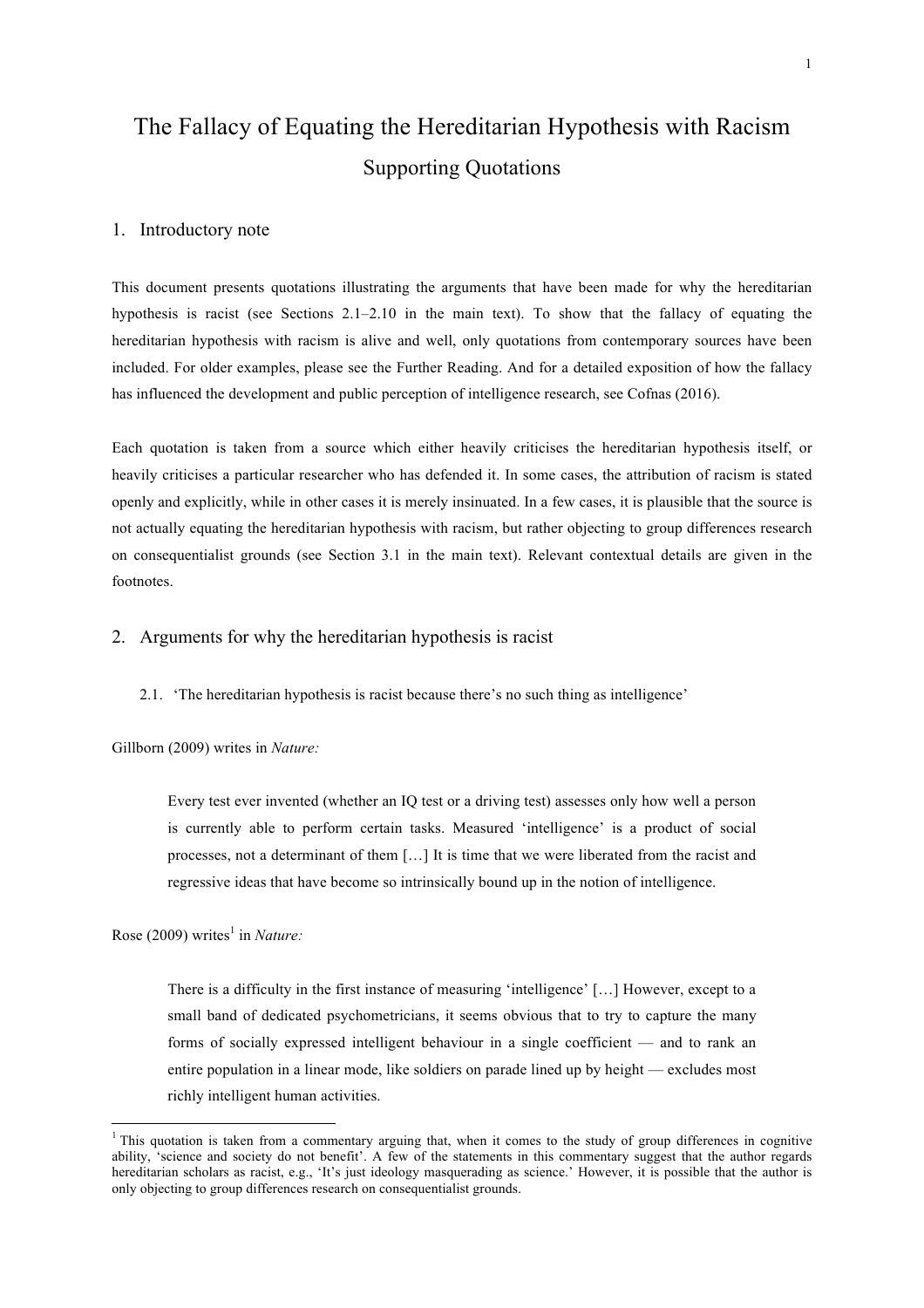Colquhoun (2009) writes<sup>2</sup> in *Nature*:

Steven Rose, Stephen Ceci and Wendy M. Williams ask whether scientists should study race and IQ […] The problems with such studies seem to result, as they have done since the 1930s, from the near impossibility of defining the word 'intelligence'. […] The introduction of IQ tests has always seemed to be one of the best examples of the great political and social harm that can be done by the mind-boggling arrogance of scientists who think that they can sum up human abilities in a single number.

- 2.2. 'The hereditarian hypothesis is racist because there's no such thing as race'
- Sternberg (2005) writes<sup>3</sup> in *Psychology, Public Policy, and Law*:

Scientists might argue that their work is value free and that they are not responsible for the repugnant or even questionable values or actions of opportunistic leaders […] Studying socalled races represents a value judgment because race is a social construction, not a biological concept, and Rushton and Jensen's entire article is based on the false premise of race as having meaning other than in their and other people's imaginations

Gillborn (2016) writes in *Journal of Education Policy:* 

In view of the wealth of evidence now available on the fictional nature of the labels that we humans call 'races' [...] we need to move to a position where all research on human capabilities (whether involving genetics or not) is predicated on a clear statement that any assertion of fixed and inevitable inequalities in ability/intelligence between racial/ethnic groups is, by its nature, racist.

Evans (2018) writes<sup>4</sup> in *The Guardian*:

 

Race, like intelligence, is a notoriously slippery concept. Individuals often share more genes with members of other races than with members of their own race. Indeed, many academics

 $2$  This quotation is taken from a letter responding to a commentary by Ceci and Williams (2009), which argues that, when it comes to group differences in cognitive ability, 'the scientific truth must be pursued'. It is plausible that the author is only objecting to group differences research on consequentialist grounds.<br><sup>3</sup> This quotation is taken from a commentary responding to an article by Rushton and Jensen (2005), which defends the

hereditarian hypothesis. A few of the statements in this commentary suggest that the author regards hereditarian scholars as racist, e.g., 'Only vaguely cloaked behind their words is the purported demonstration that certain groups are, on average, genetically inferior to other groups'. However, it is possible that the author is only objecting to group differences research on consequentialist grounds.

<sup>&</sup>lt;sup>4</sup> This quotation is taken form an article entitled 'The unwelcome revival of race science'. In this article, the author makes several references to 'scientific racism', including the statement, 'One of the reasons scientific racism hasn't gone away is that the public hears more about the racism than it does about the science'. These statements strongly suggest that the author regards the hereditarian hypothesis as racist.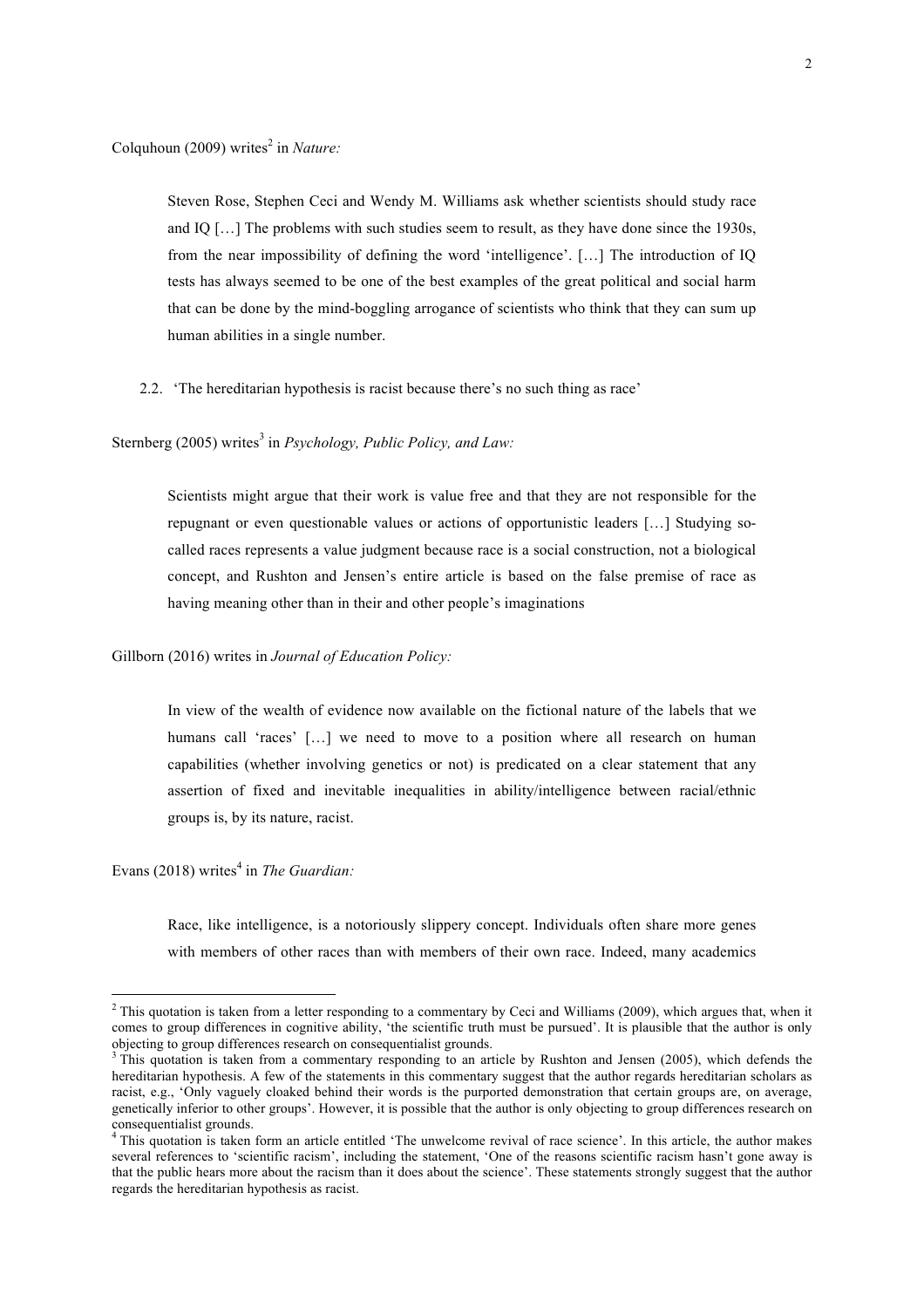have argued that race is a social construct – which is not to deny that there are groups of people ("population groups", in the scientific nomenclature) that share a high amount of genetic inheritance. Race science therefore starts out on treacherous scientific footing.

2.3. 'The hereditarian hypothesis is racist because it is not scientifically plausible'

Marks (2009) writes in *Nature:*

The study of an organic basis of intelligence is not itself threatening. But it does not explain economic stratification, poverty and illiteracy rates any better than the history of slavery and colonialism does […] Racism is a political act, and scientific racism is simply the recruitment of the trappings of science in pursuit of its ignoble goals. If scientific racism has a place in science, it debases the entire enterprise.

Evans (2018) writes in *The Guardian:* 

A second plank of the race science case goes like this: human bodies continued to evolve, at least until recently […] So why wouldn't human brains continue evolving, too? […] The problem here is that race scientists are not comparing like with like. Most of these physical changes involve single gene mutations, which can spread throughout a population in a relatively short span of evolutionary time. By contrast, intelligence […] involves a network of potentially thousands of genes, which probably takes at least 100 millennia to evolve.

The Economist  $(2019)$  writes<sup>5</sup>:

Genetics, however, cannot be the main reason for any observed differences, says Ewan Birney, director of the European Bioinformatics Institute, in Cambridge, because selfidentification of ethnicity does not easily map onto genetic ancestry. "African-Americans have a substantial amount of European genetic ancestry—you should in fact call them 'African-European-Americans'," observes Dr Birney.

Harmon (2019) writes in the *New York Times:*

 

"I reject his views as despicable," Dr. Lander wrote to Broad scientists. "They have no place in science, which must welcome everyone. I was wrong to toast, and I'm sorry." […] Dr. Collins said he was unaware of any credible research on which Dr. Watson's "profoundly unfortunate" statement would be based.

<sup>&</sup>lt;sup>5</sup> This quotation is taken from an article entitled 'James Watson: A pioneering biologist is reprimanded for unscientific, offensive views', which strongly suggests that the author regards Watson as racist.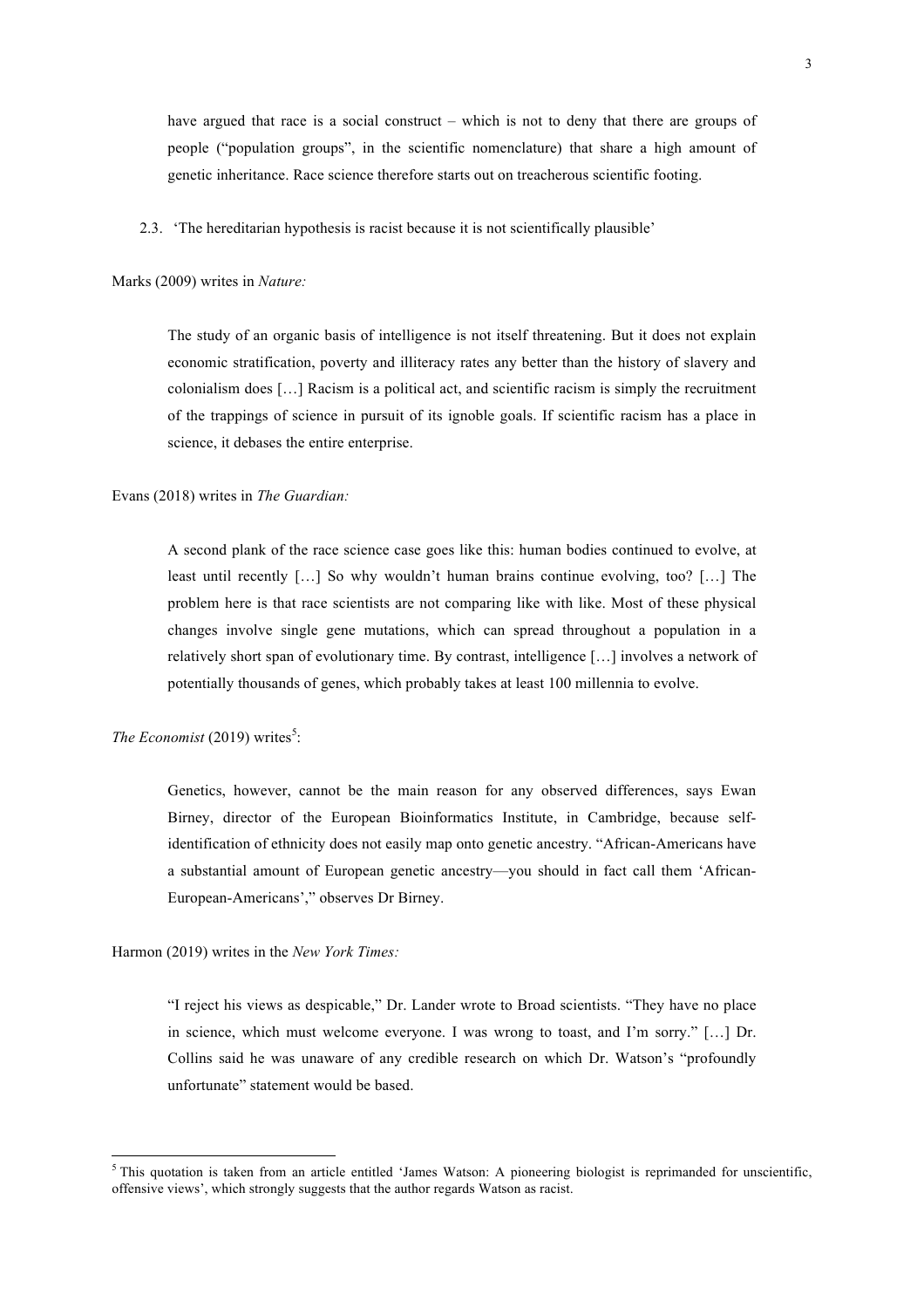2.4. 'The hereditarian hypothesis is racist because IQ is different from other traits'

Turkheimer (2007) writes<sup>6</sup> in *Cato Unbound*:

No reasonable person would be offended by the observation that African people have curlier hair than the Chinese [...] But we can recognize a contention that Chinese people are genetically predisposed to be better table tennis players than Africans as silly, and the contention that they are smarter than Africans as ugly, because it is a matter of ethical principle that individual and cultural accomplishment is not tied to the genes in the same way as the appearance of our hair.

2.5. 'The hereditarian hypothesis is racist because it could only be of interest to racists'

Sternberg (2005) writes in *Psychology, Public Policy, and Law:*

Rushton and Jensen (2005) seem to believe, as have others, that they do perform a kind of value-free science and that they merely respect the truth […] Deciding to study group differences represents a value judgment—that the problem is worth studying. Deciding to show that one group is genetically inferior on an index is a value judgment as to what is worth showing.

2.6. 'The hereditarian hypothesis is racist because hereditarian scholars have said racist things or supported racist policies'

Rawlinson and Adams (2018) write in *The Guardian:*

The science writer and broadcaster Adam Rutherford said the background of the speakers suggested that "some pseudoscientific nonsense was being discussed" […] "There are some people at these meetings with some deeply obnoxious views that are also scientifically invalid – notably Richard Lynn," Rutherford said.

Van der Merwe (2018) writes in the *London Student:*

 

"This is so old-school as to be laughable," Dr Rutherford said of the views discussed at the LCI […] He explained: "Francis Galton, the brilliant but overtly racist UCL academic, may have given the world many valuable ideas, but also created eugenics as a pseudoscientific

<sup>&</sup>lt;sup>6</sup> This quotation is taken from an article arguing that 'the possibility of genetic differences between the races for IQ' is not a legitimate matter for scientific inquiry. Several of the statements in this article suggest that the author regards hereditarian scholars as racist, e.g., 'proponents of race science, while entitled to their freedom of inquiry and expression, deserve the vigorous disapprobation they often receive.'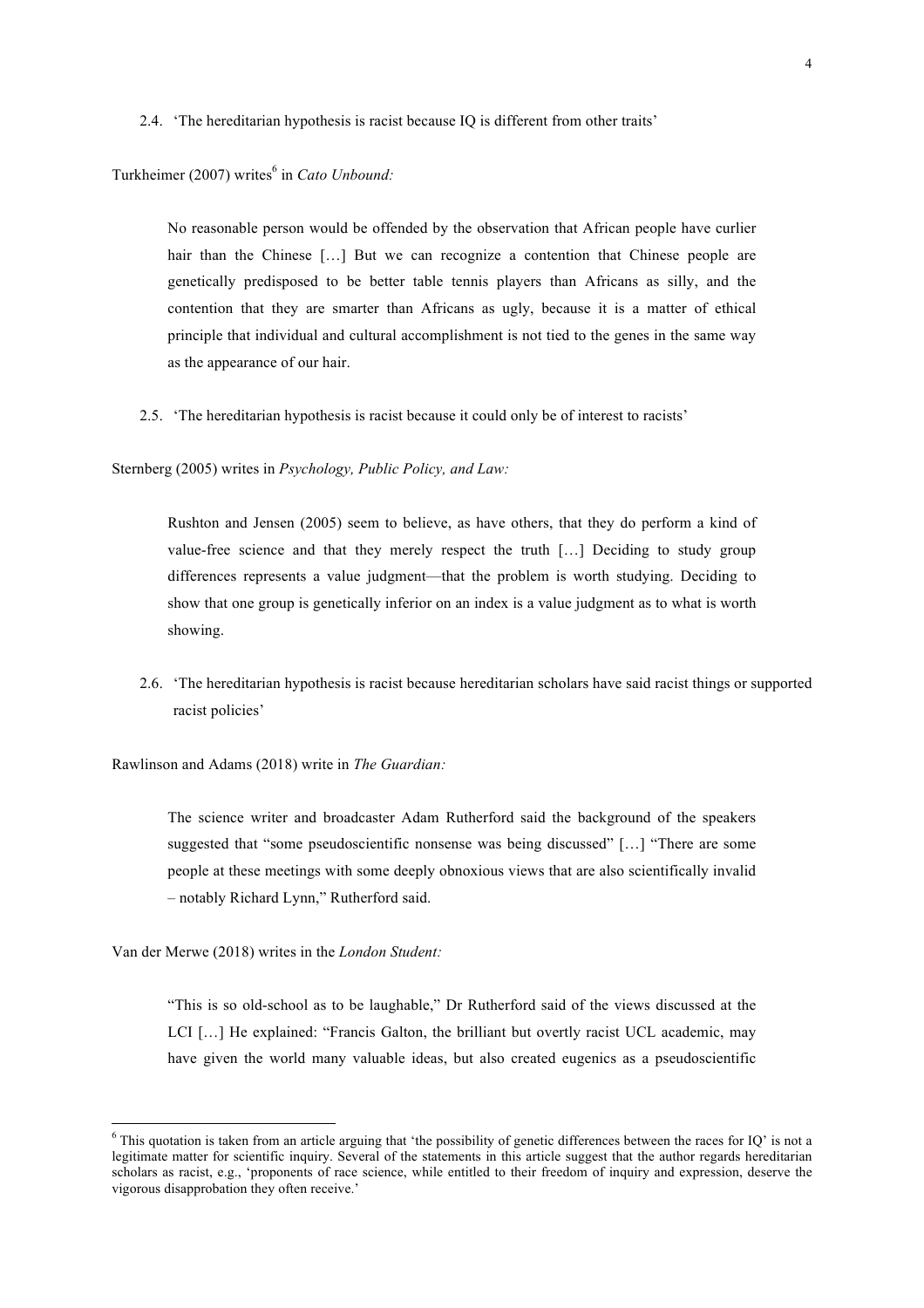idea. UCL's Galton chair, named in his honour, was first occupied by Karl Pearson, another overt racist."

2.7. 'The hereditarian hypothesis is racist because it was used to justify racist policies in the past'

Turkheimer *et al.* (2017) write<sup>7</sup> in *Vox:* 

The conviction that groups of people differ along important behavioral dimensions because of racial differences in their genetic endowment is an idea with a horrific recent history. Murray and Harris pepper their remarks with anodyne commitments to treating people as individuals, even people who happen to come from genetically benighted groups. But the burden of proof is surely on them to explain how the modern program of race science differs from the ones that have justified policies that inflicted great harm

Evans (2018) writes in *The Guardian:* 

In apartheid South Africa, the idea that each race had its own character, personality traits and intellectual potential was part of the justification for the system of white rule. The subject of race and IQ was similarly politicised in the US, where Jensen's paper was used to oppose welfare schemes, such as the Head Start programme, which were designed to lift children out of poverty.

Klein (2018) writes $8 \text{ in } Vox$ .

This isn't "forbidden knowledge." It's ancient prejudice […] the idea that America's racial inequalities are driven by genetic differences between the races and not by anything we did [...] is perhaps the most common and influential perspective in American history. It is embedded in our founding documents, voiced by men with statues in their likeness, reflected in centuries of policymaking. It is an argument that has been used since the dawn of the country to justify the condition of its most oppressed citizens.

2.8. 'The hereditarian hypothesis is racist because it could be used to justify racist policies in the future'

 $7$  This quotation is taken from an article entitled 'Charles Murray is once again peddling junk science about race and IQ'. In this article, the authors refer to 'pseudoscientific racialist speculation', and to 'Murrayism in either its right-leaning mainstream version or its more toxically racialist forms'. These statements suggest that the authors regard hereditarian scholars as racist. However, it is not totally implausible that the authors are only objecting to group differences research on consequentialist grounds.

<sup>&</sup>lt;sup>8</sup> This quotation is taken from an article entitled 'Sam Harris, Charles Murray, and the allure of race science'. A few of the statements in this article suggest that the author regards hereditarian scholars as racist, e.g. 'But for two white men to spend a few hours discussing why black Americans are, as a group, less intelligent than whites isn't a courageous stand in the context of American history; it's a common one.' However, it is not implausible that the author is only objecting to group differences research on consequentialist grounds.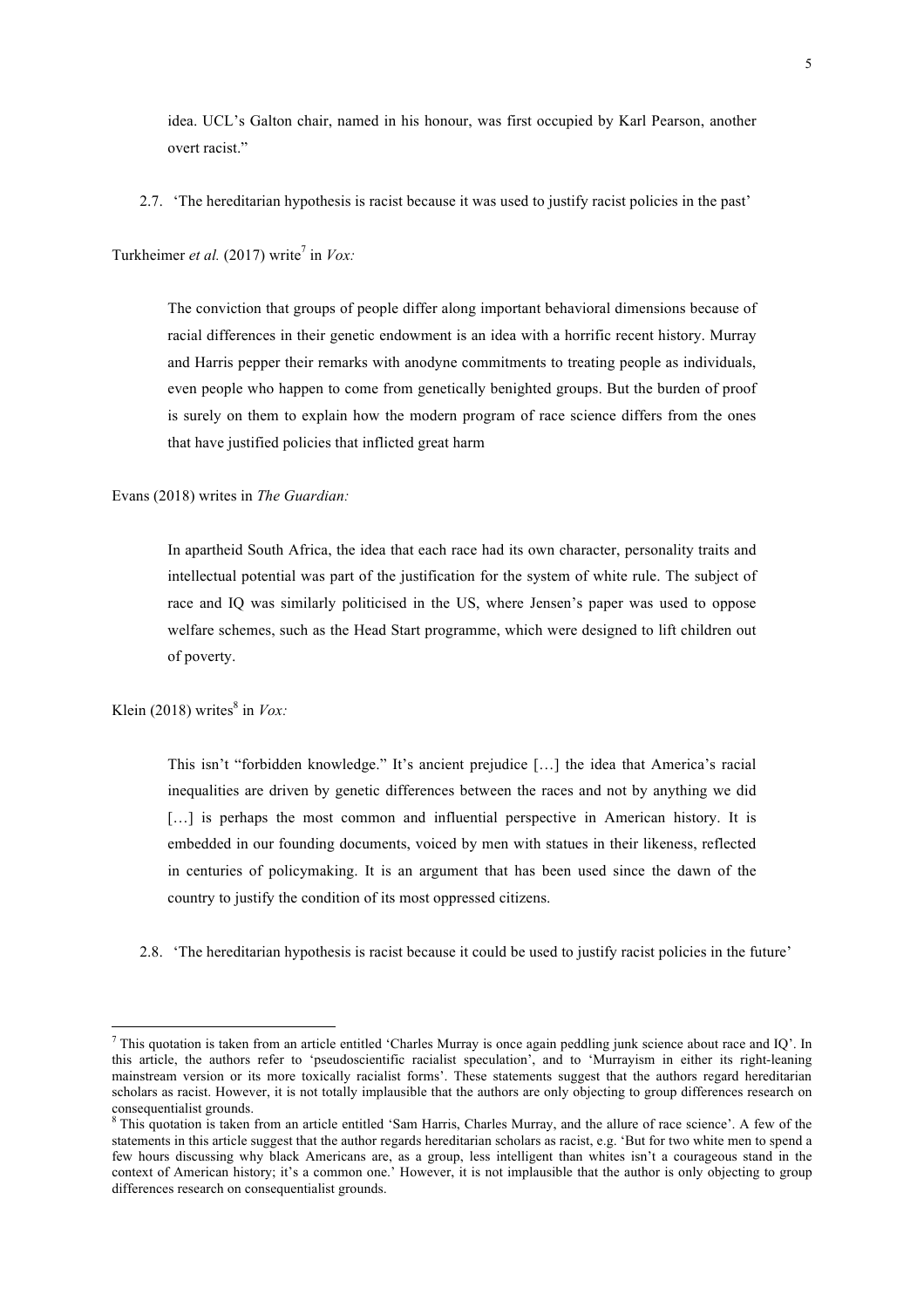In the present case it is the proponents of race–gender–IQ theories who are defending a mistaken but politically expedient theory, with potentially seriously damaging social consequences

Gillborn (2016) writes in *Journal of Education Policy:*

The new geneism is no less racially conceived, and no less racist in its likely consequences, than the more familiar explicit scientific racism of *The Bell Curve*; but the colourblind façade repackages centuries old stereotypes in shiny new DNA-patterned bundles.

Turkheimer *et al.* (2017) write in *Vox:* 

Asserting that the relatively poorer intellectual performance of racial groups is based on their genes is mistaken theoretically and unfounded empirically; and given the consequences of promulgating the policies that follow from such assertions, it is egregiously wrong morally

2.9. 'The hereditarian hypothesis is racist because it implies low-scoring groups deserve to be poor'

Klein (2018) writes in *Vox:* 

[If] the disparities we see in American life are the result of an intrinsic inferiority on the part of black Americans, then that diminishes the responsibility white Americans have to correct those disparities.

Evans (2018) writes in *The Guardian:* 

Although race science has been repeatedly debunked by scholarly research, in recent years it has made a comeback [...] If you believe that poor people are poor because they are inherently less intelligent, then it is easy to leap to the conclusion that liberal remedies, such as affirmative action or foreign aid, are doomed to fail.

2.10. 'The hereditarian hypothesis is racist because it implies low-scoring groups are inferior to highscoring groups'

Dennett (2003) writes in *Freedom Evolves:* 

 

<sup>&</sup>lt;sup>9</sup> This quotation is taken from another letter responding to the commentary by Ceci and Williams (2009). A few of the statements in this commentary suggest that the author regards hereditarian scholars as racist, e.g. 'So why reignite a dead debate, unless it is to serve some sociopolitical, not scientific, end?' However, it is plausible that the author is only objecting to group differences research on consequentialist grounds.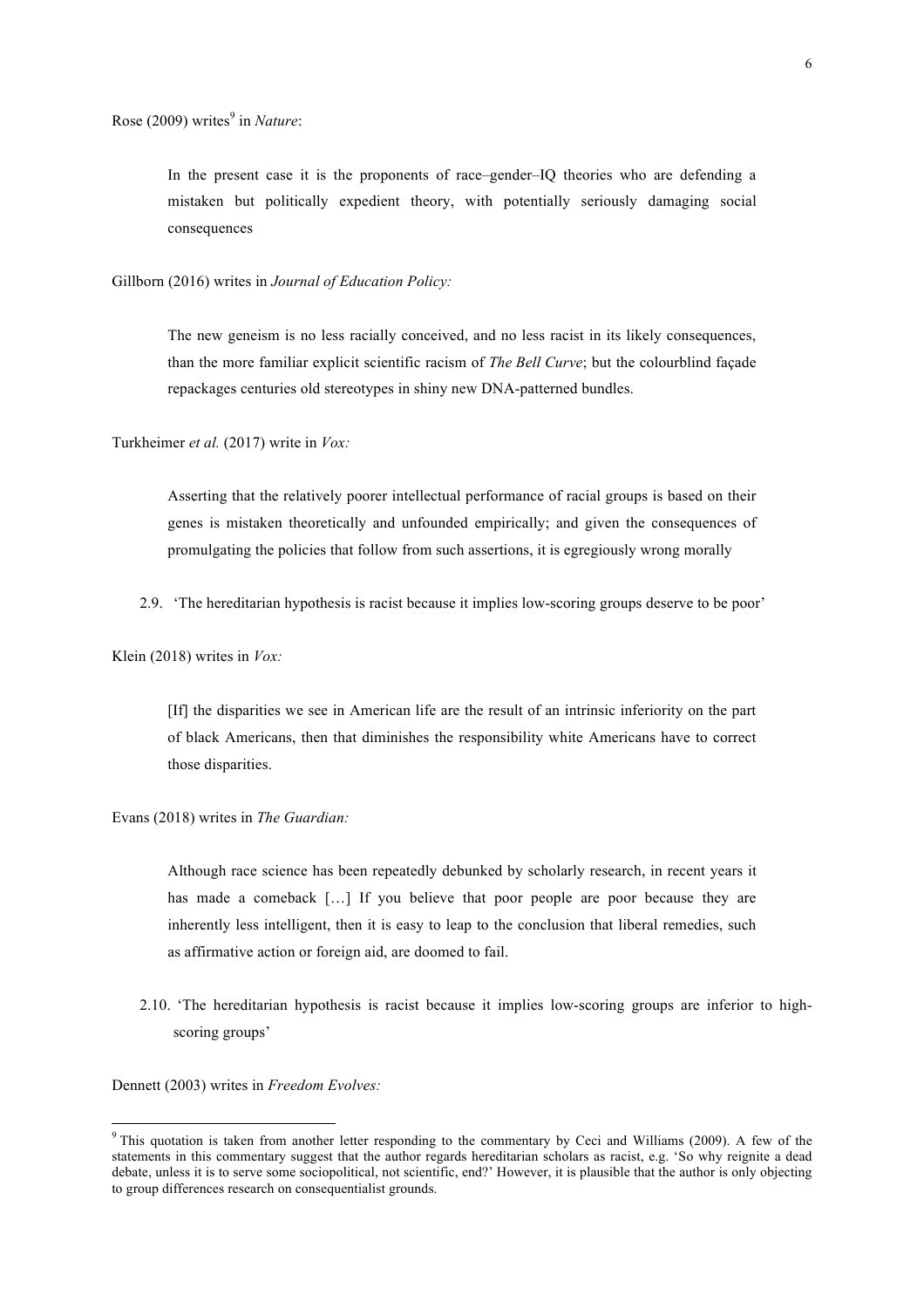Is science showing us that the ultimate source of Western dominance is in our genes? On first encountering this question, many people––even highly sophisticated scientists––jump to the conclusion that Diamond, by merely addressing this question, must be entertaining some awful racist hypothesis about European genetic superiority

Kourany (2016) writes<sup>10</sup> in *Philosophy of Science*:

For centuries scientists have claimed that women are intellectually inferior to men and blacks are inferior to whites. And although these claims have been contested and corrected for centuries, they still continue to be made.

#### Gillborn (2016) writes in *Journal of Education Policy:*

[Many] of the arguments that are presented in defence of geneism rest on beliefs that take for granted, and further legitimize, a view of the world shaped by the interests of White people, i.e. a world where speculation about the supposed inherent intellectual inferiority of whole population subgroups can be defended in the name of science

#### 3. References

 

- Ceci, S. & Williams, W.M. (2009). Should scientists study race and IQ? YES: The scientific truth must be pursued. *Nature, 457,* 788-789.
- Cofnas, N. (2016). Science Is Not Always "Self-Correcting": Fact–Value Conflation and the Study of Intelligence. *Foundations of Science, 21*, 477-492.
- Colquhoun, D. (2009). The arrogance of trying to sum up abilities in a number. *Nature, 458*, 145.
- Dennett, D.C. (2003). *Freedom Evolves*. New York City, NY: Viking.

Evans, G. (2018). The unwelcome revival of 'race science'. *The Guardian*. Available at: http://archive.fo/YlQj3

- The Economist*.* (2018). A pioneering biologist is reprimanded for unscientific, offensive views. *The Economist.* Available at: http://archive.fo/82eny
- Gillborn, D. (2009). Measured intelligence is a product of social processes. *Nature, 458,* 146.
- Gillborn, D. (2016). Softly, softly: genetics, intelligence and the hidden racism of the new geneism. *Journal of Education Policy, 31*, 365–388.
- Harmon. A. (2019). James Watson Had a Chance to Salvage His Reputation on Race. He Made Things Worse. *New York Times*. Available at: http://archive.fo/Xr0CX
- Klein, E. (2018). Sam Harris, Charles Murray, and the allure of race science. *Vox*. Available at: http://archive.fo/kLBjy

<sup>&</sup>lt;sup>10</sup> This quotation is taken from an article which argues that 'that scientists' right to freedom of research cannot be allowed to subvert other people's rights'. In this article, the author makes several references to 'inferiority' (see Section 2.10 in the main text), which suggests that she regards hereditarian scholars as racist. However, it is plausible that the author is only objecting to group differences research on consequentialist grounds.